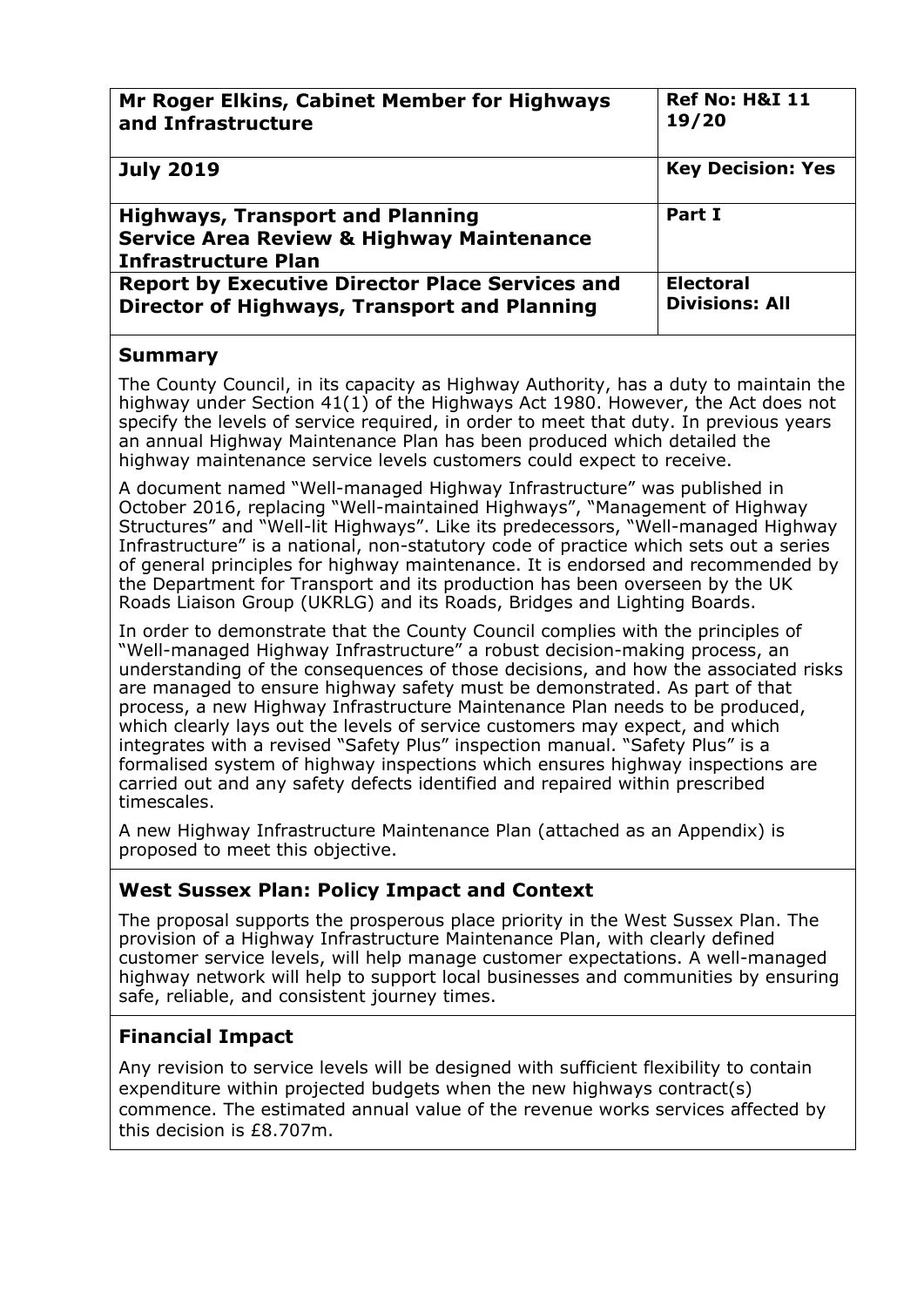### **Recommendations**

That the Cabinet Member for Highways and Infrastructure approves a new Highway Infrastructure Maintenance Plan (see Appendix) including a review of service levels currently delivered and which details the revised service level for revenue works.

# **PROPOSAL**

### **1. Background and Context**

- 1.1. The County Council, in its capacity as Highway Authority, has a duty to maintain the highway under Section 41(1) of the Highways Act 1980. However, the Act does not specify the levels of service required, in order to meet that duty.
- 1.2. A document named "Well-managed Highway Infrastructure" was published in October 2016, replacing "Well-maintained Highways", "Management of Highway Structures" and "Well-lit Highways". Like its predecessors, "Wellmanaged Highway Infrastructure" is a national, non-statutory code of practice which sets out a series of general principles for highway maintenance.
- 1.3. There are no prescriptive or minimum standards in the Code. Adoption of a risk based approach, taking account of the advice in the Code, will enable this authority to establish and implement levels of service appropriate to local circumstances. The Code of Practice is endorsed and recommended by the Department for Transport and its production has been overseen by the UK Roads Liaison Group (UKRLG) and its Roads, Bridges and Lighting Boards.
- 1.4. In order to demonstrate that the County Council complies with the principles of "Well-managed Highway Infrastructure" a robust decision-making process, an understanding of the consequences of those decisions, and how the associated risks are managed to ensure highway safety must be demonstrated. As part of that process, a new Highway Infrastructure Maintenance Plan needs to be produced, which clearly lays out the levels of service customers may expect, and which integrates with a revised "Safety Plus" inspection manual. "Safety Plus" is a formalised system of highway inspections which ensures highway inspections are carried out and any safety defects identified and repaired within prescribed timescales.
- 1.5. Highway maintenance contributes in varying degrees to the core objectives of safety, customer service, sustainability and serviceability. Levels of service and delivery arrangements need to be established having regard to these objectives and be focussed on outcomes, rather than on inputs mainly related to maintenance type.
- 1.6. Delivery of a safe and well maintained highway network relies on good evidence and sound engineering judgement. The new Highway Infrastructure Maintenance Plan demonstrates how the Highways, Transport and Planning Service in West Sussex will develop levels of service in accordance with local needs, priorities and affordability.

## **2. Proposal Details**

1.7. A new Highway Infrastructure Maintenance Plan (Appendix 1) has been produced, which clearly lays out the levels of service customers may expect,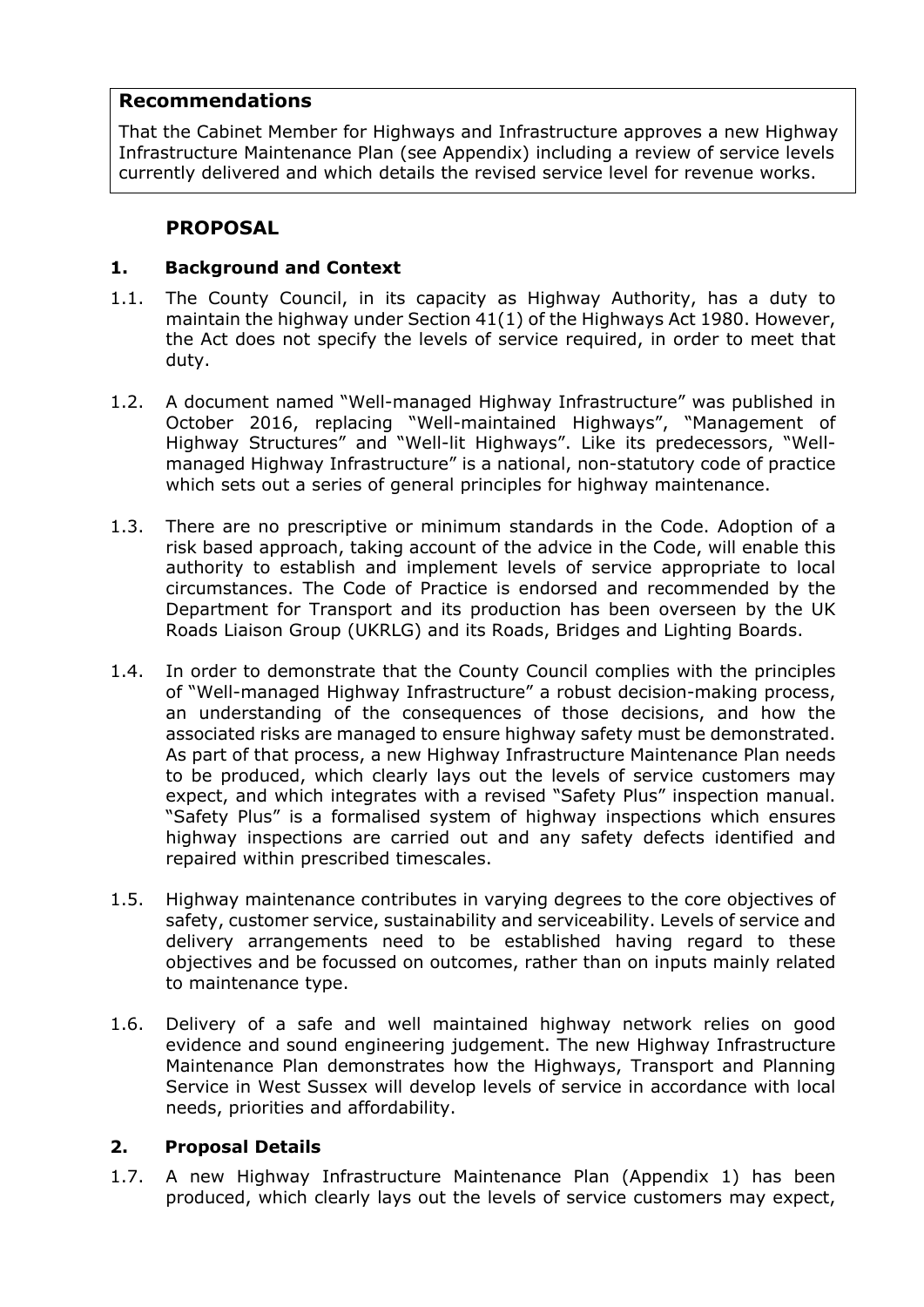integrates with a revised "Safety Plus" inspection manual, and explains how the County Council meets its statutory duty to maintain the highway.

- 1.8. The Highway Infrastructure Maintenance Plan demonstrates that the County Council complies with the principles of the Code of Practice, sets out the service levels that can be expected by customers, and explains the risk based rationale behind the setting of those service levels.
- 1.9. The Highway Infrastructure Maintenance Plan has a key role to play in determining affordable service levels and in ensuring that the service continues to be delivered to the required quality at an affordable cost. The overriding principle behind the plan is to ensure the safety of the highway, and any proposed changes to service levels have been risk assessed, with safety being the first factor evaluated.

| <b>Analysis Topic</b>               | <b>Service Level</b><br><b>Variation</b>                                                                                                                                                           | <b>Change to Service Standard</b>                                                                                                                                                                                                                          |  |
|-------------------------------------|----------------------------------------------------------------------------------------------------------------------------------------------------------------------------------------------------|------------------------------------------------------------------------------------------------------------------------------------------------------------------------------------------------------------------------------------------------------------|--|
| Safety Plus                         | No change in service<br>levels                                                                                                                                                                     |                                                                                                                                                                                                                                                            |  |
| <b>Highway Condition</b><br>Surveys | No change in service<br>levels                                                                                                                                                                     |                                                                                                                                                                                                                                                            |  |
| Drainage<br>Management              | No change in service<br>levels                                                                                                                                                                     | Better use of data to empty<br>gullies only when required.<br>Efficiency Saving.                                                                                                                                                                           |  |
| <b>Highway Trees</b>                | More safety driven                                                                                                                                                                                 | Risk based approach to tree<br>investigations and prolonging<br>the cyclical pollarding frequency                                                                                                                                                          |  |
| Pedestrian Guardrail                | More safety driven                                                                                                                                                                                 | Reactive repairs only in<br>approximately 40 locations each<br>year.                                                                                                                                                                                       |  |
| <b>Highway Structures</b>           | More risk based<br>approach                                                                                                                                                                        | Cyclic programmes of general<br>and preventative maintenance<br>reduced.                                                                                                                                                                                   |  |
| <b>Traffic Systems</b>              | No change in service<br>levels                                                                                                                                                                     |                                                                                                                                                                                                                                                            |  |
| <b>Winter Maintenance</b>           | Revised risk based<br>policy aligned with<br>neighbouring authorities                                                                                                                              | Reduction of Precautionary<br>Salting network from 1804kms<br>(41% of the network) to<br>1232kms (28% of the network)<br>to only include: Major Road<br>Network (P1) and other Primary<br>routes and County distributors<br>$(P2)$ .                       |  |
| Vegetation<br>Management            | <b>Reduced Service Levels</b><br>to redirect resources to<br>safety based<br>maintenance, take<br>account of the council's<br>recently agreed<br>Pollinator Action Plan,<br>and seek to reduce the | Reduction of urban grass cuts<br>from 7 to 5. Reduction of rural<br>grass cutting from two 1m<br>swath cuts and one full cut to<br>one 1m swath cut and one full<br>cut. Reduction of weed spraying<br>to selected targeted areas.<br>Annual hedge cutting |  |

1.10. Proposed changes to service levels are summarised in the table below.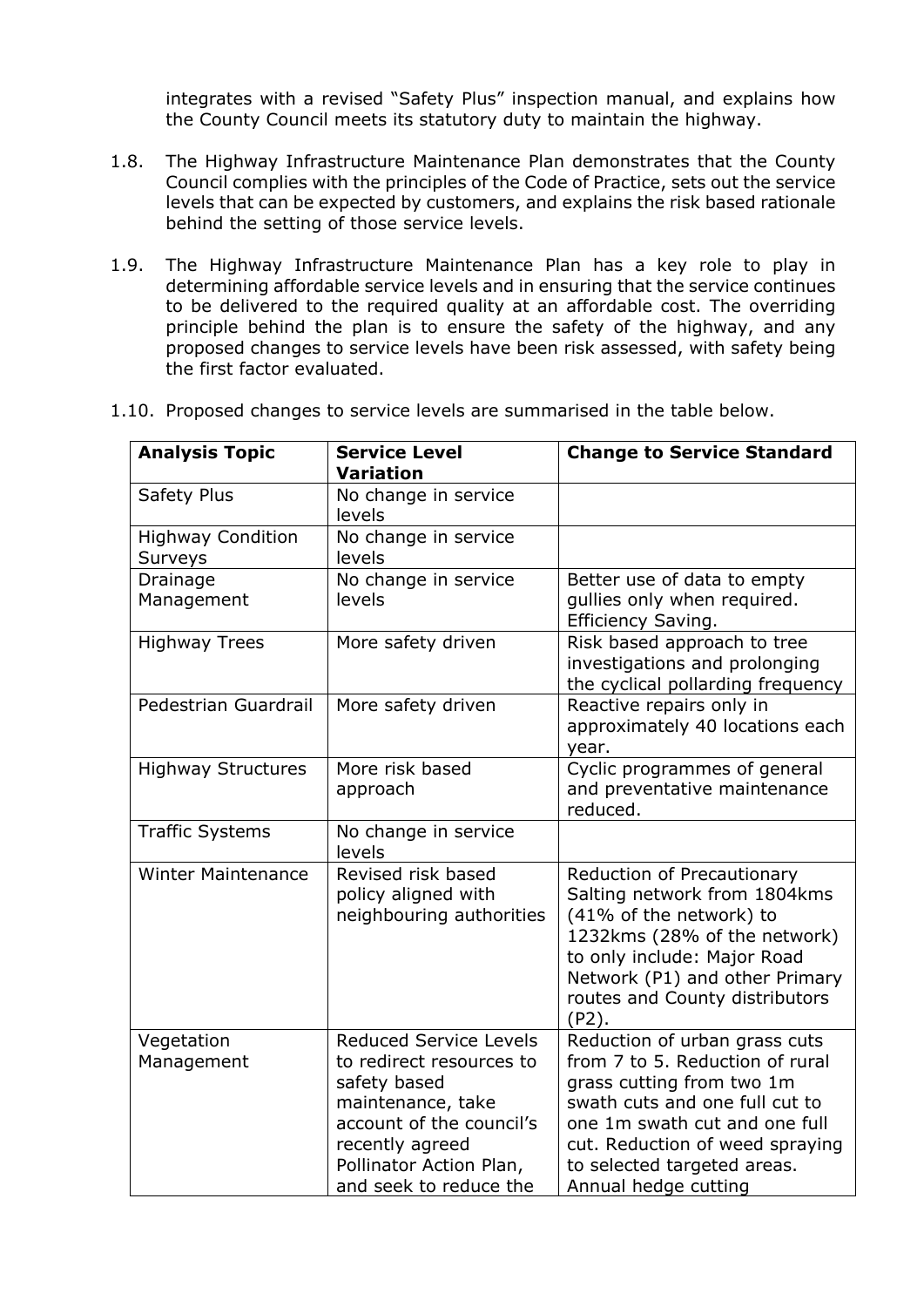|                                    | use of Glyphosate<br>products                                                                           | programme reduced to two year<br>cycle.                                                                                                                           |
|------------------------------------|---------------------------------------------------------------------------------------------------------|-------------------------------------------------------------------------------------------------------------------------------------------------------------------|
| Graffiti                           | No change in service<br>levels                                                                          | As levels of graffiti have<br>decreased there will be minor<br>reductions in contributions to<br>third parties                                                    |
| Signs, Bollards &<br>Road Markings | <b>Reduced Service Levels</b><br>to redirect resources to<br>safety and regulatory<br>based maintenance | Prioritise replacement of<br>regulatory signs (e.g. give way<br>signs). Prioritise replacement of<br>safety orientated markings and<br>regulatory lining in CPZs. |

# **FACTORS TAKEN INTO ACCOUNT**

### **3. Consultation**

- 3.1 The Executive Director of Place Services, the Director of Finance and Support Services and the Director of Law and Assurance have been consulted. The Environment, Communities and Fire Select Committee considered the proposals at its meeting on 20 June 2019 and noted that the strategies outlined in the Highway Maintenance Infrastructure Plan should help inform future financial planning.
- 3.2 The Committee also recommended a robust communication plan publicising changing service levels, explaining riparian responsibilities to landowners, and seeking to enhance partnership working with District, Town and Parish Councils. A communications strategy will be developed to support deployment of the Highway Maintenance Infrastructure Plan.

## **4. Financial and Resource Implications**

The Highways Maintenance Revenue Budget for 2019/20 approved by Full Council in February 2019 is £8.707m. Any revision to service levels will be designed with sufficient flexibility to contain expenditure within budget.

|                      | 2019/20 | 2020/21 | 2021/22 | 2022/23 | Total  |
|----------------------|---------|---------|---------|---------|--------|
|                      | £m      | £m      | £m      | £m.     | Em     |
| Revenue Works Budget | 8.707   | 8.707   | 8.707   | 8.707   | 34.828 |
| Change From Proposal | 0.000   | 0.000   | 0.000   | 0.000   | 0.000  |
| Remaining Budget     | 8.707   | 8.707   | 8.707   | 8.707   | 34.828 |

## **5. Legal Implications**

- 1.11. Highway authorities have certain legal obligations with which they need to comply, and which may be the subject of claims for loss or personal injury, or of legal action by those seeking to establish poor or non-compliant activities by highway authorities. In such cases the principles of the "Well-managed Highway Infrastructure" Code of Practice may be a relevant consideration.
- 1.12. Where this authority elects, in the light of local circumstances to adopt policies or approaches different from those suggested by the Code of Practice, it is essential that they are identified, together with the reasoning for such differences, approved by the Cabinet Member for Highways and Infrastructure